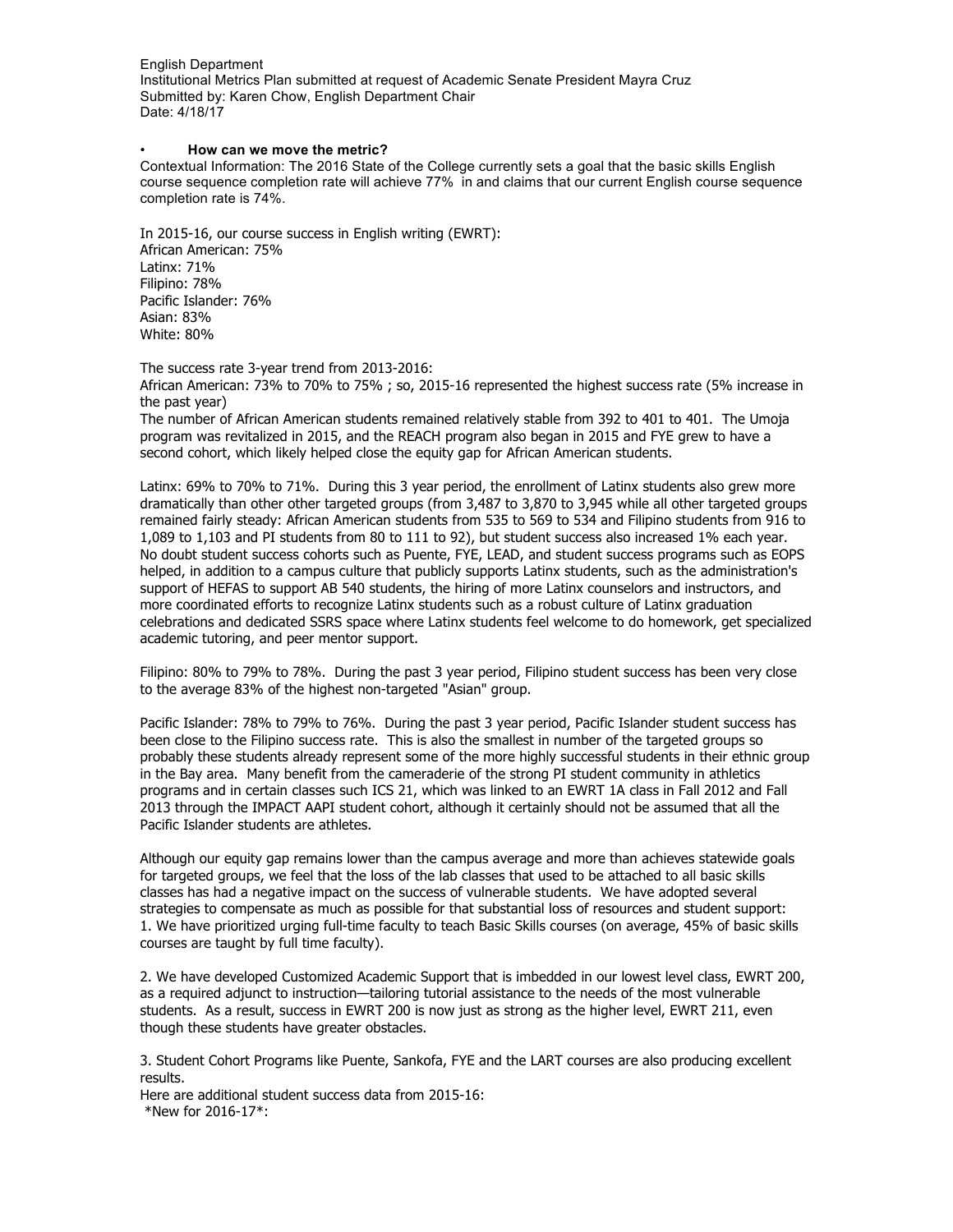### UMOJA:

The new Umoja program began offering its first READ 211, EWRT 211, and LART 78 courses. Out of 31 students enrolled, 25 passed and 6 did not pass, which represents an 83% success rate.

### FYE COHORT 1:

30 students enrolled in READ 200 and EWRT 200, LART 78, and READ 70. Out of these 30, 27 passed, which represents a 90% success rate.

### FYE COHORT 2:

28 students enrolled in READ 211, EWRT 211, LART 78, and READ 79. Out of these 28, 26 passed READ 211 which represents a 93% success rate; 24 of 28 passed EWRT 211, which represents a 86% success rate.

#### PUENTE:

30 students enrolled in READ 211 and EWRT 211. Out of these 30, 1 Withdrew and 29 passed both EWRT 211 and READ 211, representing a 100% success rate.

### REACH:

Also, an equity-funded cohort, REACH-Reading, English, Athletics, Counseling and Humanities started a first pilot started in Winter 2016. From the Atheletics Department Program Review (http://www.deanza.edu/gov/IPBT/pdf/s16apru\_pe\_athletics.pdf): "Basic Skills Reading and Basic Skills Writing yielded amazing results for a first year cohort. Lydia Hearn wrote: 'This Winter we began the REACH program with 24 student-athletes taking a LART211 (READ/EWRT) class, the majority of whom come from underserved populations. We had a 100% retention rate with a 96% success rate. With the students' work evaluated through the English department portfolio process, we had affirmation from English department faculty external to the program that the students who passed the portfolio were writing and reading at a level to be ready for EWRT1A. These are amazing numbers not only for this special population but for ANY class! It was challenging, but by the end of the quarter, the students pulled through and began to see themselves as scholars in addition to being athletes. Some of them even commented in their portfolios that they enjoyed being in a class where they were not stereotyped as "dumb jocks" and were encouraged to see themselves as intelligent students. . . . We will continue the program into the Spring 2016 quarter as students take an EWRT1A with me and a HUMI1 class with Sal Breiter' "

The Spring 2016 EWRT 1A cohort of REACH performed as follows, according to Lydia Hearn: 26 students enrolled Retention =  $96%$  (25/26 students) Success = 81% (21/26 students, it might be higher since there were 2 incompletes yet to be completed)

Of the 26 students, 19 were targeted populations Retention =  $95\%$  (18/19 students) Success =  $74\%$  (14/19 students)

4. \*New for 2016-17\*: Two of our FT faculty, Amy Leonard and Sarah Lisha, participated in a new DARE initiative called Jumpstart, in which 2 levels below transfer EWRT 200 students take and complete a summer intensive workshop in order to be placed into EWRT 211, which is 1 level below transfer. The DARE Jumpstart PPT presentation (available at:

http://www.deanza.edu/dare/pdf/JumpStart\_PresentationforDARE.pdf) Overview lists these details: OVERVIEW OF PROGRAM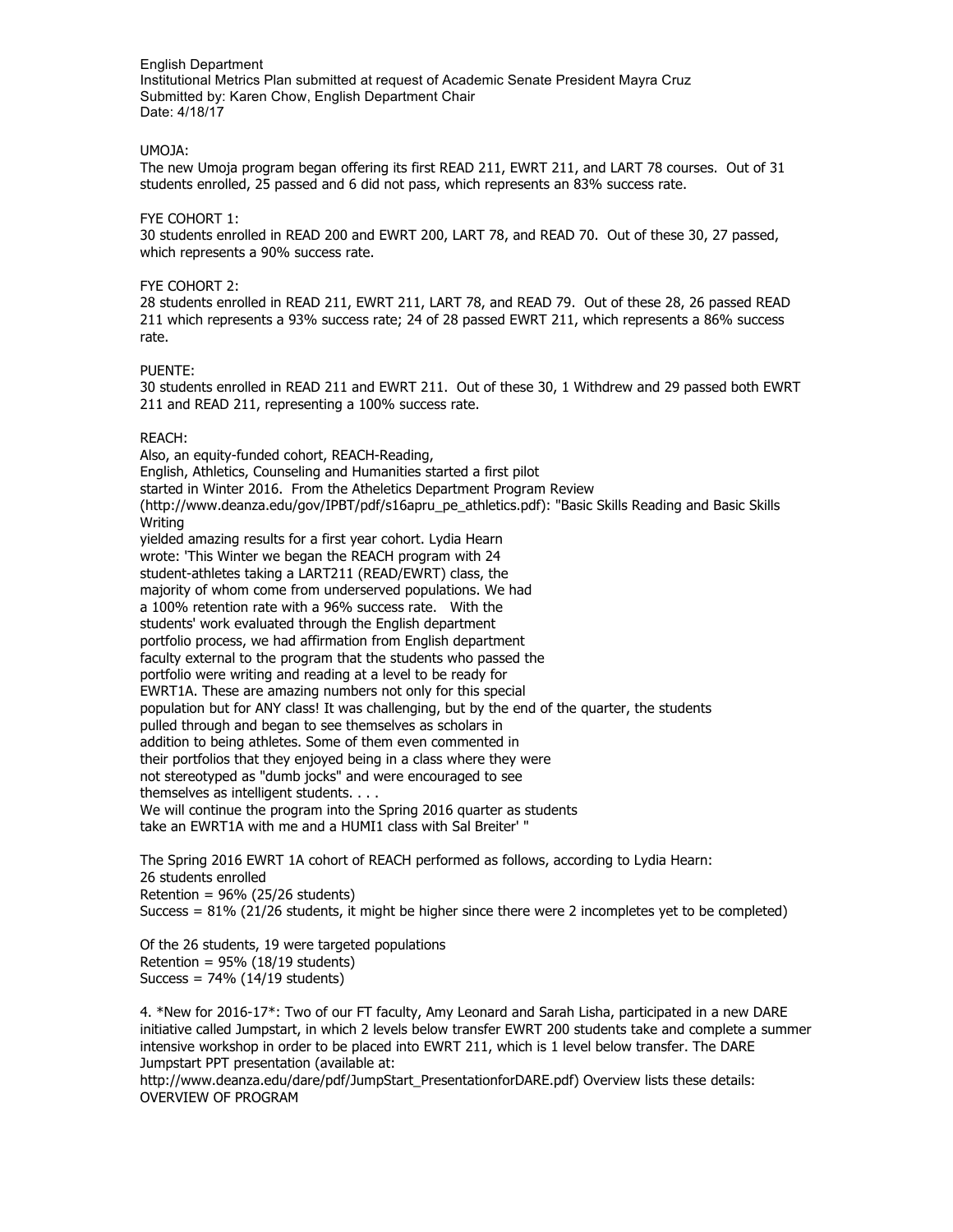\* Summer-bridge type program that would include counseling curriculum, academic advising and content prep in English writing.

\* Emphasis on community building. \* Seats reserved for jumpstart participants in appropriate developmental courses with the instructors who delivered Jumpstart. \* Advisor and Counselor supported students to complete orientation and for registration for Fall classes. \* Advisor and Counselor track and support students through end of Fall quarter.

\* iPads were issued to students to support instruction

Jumpstart instructor Amy Leonard reports: "all the Jumpstart students successfully completed my EWRT 211 and all but one completed the LART successfully since a small co-hort went into that class, and 4 out of 5 students that took me for 1A this Winter should successfully complete the class."

### • **What ideas or initiatives can we undertake (in the order of prioritization from highest to lowest)?**

A. DEVELOP AN INTERNAL "COHORT" PROGRAM WHERE INSTRUCTORS WHO PARTICIPATE AGREE TO TEACH A COURSE SEQUENCE FROM FALL TO SPRING WHERE STUDENTS WOULD MOVE THROUGH THE SEQUENCE WITH THE SAME INSTRUCTOR AND COHORT/CLASSMATES. THIS WOULD LIKELY BE 200-211- 1A OR 211-1A-2 SEQUENCE.

B. EXPAND REACH PROGRAM STUDENT SUCCESS COHORT FOR ATHLETES

# C. SUPPORT & COMPENSATION FOR BASIC SKILLS 200 AND 211 COORDINATION

i. Create online resources such as developing and archiving online grammar instruction units/videos, activities and quizzes to use in place of required expensive grammar textbooks.

- ii. pedagogical materials to share
- iii. more online and hybrid possibilities

iv. Develop PROFESSIONAL DEVELOPMENT for more engaged and inspired teaching of

underrepresented students and other at-risk, vulnerable students (e.g. those with financial issues, student parents, learning disabilities, physical disabilities, mental health issues; homeless students; food insecure students; returning/older students; students with PTSD and other trauma survivors)

D. INCENTIVIZE CREATION OF INSTRUCTOR PODS – TO DEVELOP AND SHARE CURRICULUM TOGETHER. PERHAPS TEACH A COMMON TEXT, WHICH PERHAPS MIGHT BE OER (ONLINE EDUCATIONAL RESOURCE THAT IS EITHER VERY LOW COST OR FREE TO STUDENTS AND THERE IS \$\$ AVAILABLE TO SUPPORT OER INITIATIVES) AND INVITE AUTHORS TO CAMPUS TO READ/WORKSHOP/Q&A

# E. SCALED UP SUPPORT SYSTEMS, INCLUDING:

i. DEDICATED COUNSELING SUPPORT. Our LA Division may be approved to have another dedicated counselor in addition to Monica.

- ii. Mentoring (peer)
- iii. Tutoring
- 1. ONLINE TUTORING as well
- iv. More robust equity office